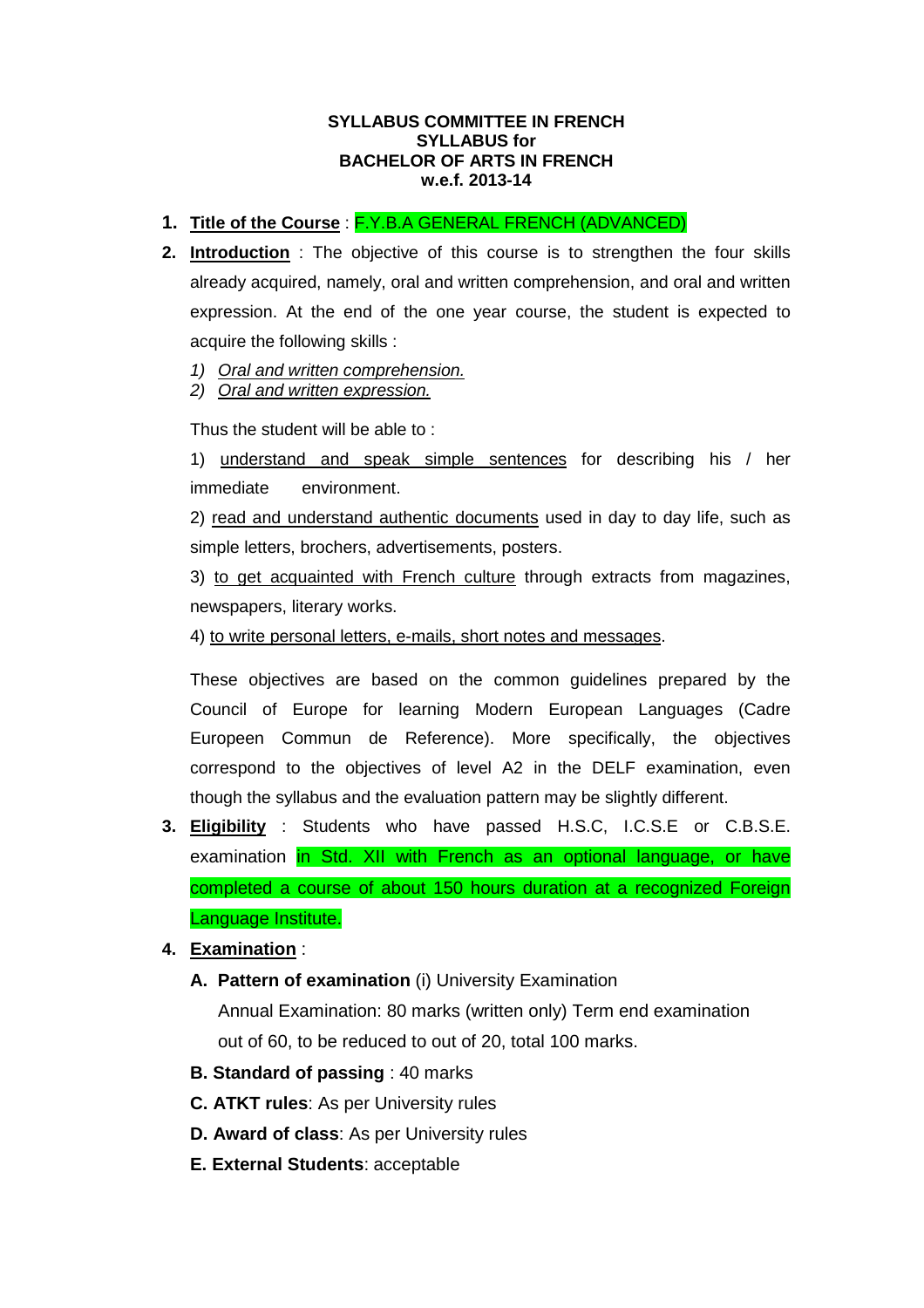- **F. Setting of question paper**: By the panel of Examiners appointed by the University
- **G. Pattern of question paper** :

| Term I      |                                             |  |
|-------------|---------------------------------------------|--|
| <b>FYBA</b> | Term End examination: Total marks: 60 marks |  |
| General     | Written exam:50 marks                       |  |
| Advanced    | Oral Exam: 10 marks                         |  |
| Term II     |                                             |  |
| <b>FYBA</b> |                                             |  |
| General     | Written exam: 80 marks                      |  |
| Advanced    |                                             |  |

**Oral exam** : Dictation : Paragraph of about 150 works based on vocabulary learnt.

### **Written exam** :

| Skill to be tested                                     | Weightage        |  |
|--------------------------------------------------------|------------------|--|
| A. Comprehension, Translation and Written expression   | 40%              |  |
| <b>B. Communication skills</b>                         | 20%              |  |
| C. Grammar and Vocabulary                              | 40%              |  |
| <b>Break up of questions</b>                           |                  |  |
| A. Comprehension, Translation and Written expression   | 20 marks         |  |
| <b>B.</b> Communication skills                         | 10 marks         |  |
| C. Grammar & Vocabulary                                | 20 marks         |  |
| $2^{nd}$ Term :                                        |                  |  |
| <b>Skills to be tested</b>                             | <u>Weightage</u> |  |
| A.Comprehension, Translation and Written expression    | 40%              |  |
| <b>B. Communication skills</b>                         | 20%              |  |
| C. Grammar and Vocabulary                              | 40%              |  |
| <b>Break up of questions</b>                           |                  |  |
| A. Comprehension, Translation and Written expression   | 36 marks         |  |
| <b>B. Communication skills</b>                         | 18 marks         |  |
| C. Grammar & Vocabulary                                | 36 marks         |  |
| H. Verification / Revaluation: As per University Rules |                  |  |

- **5. Structure of the course** 
	- **(i) a. compulsory paper: none**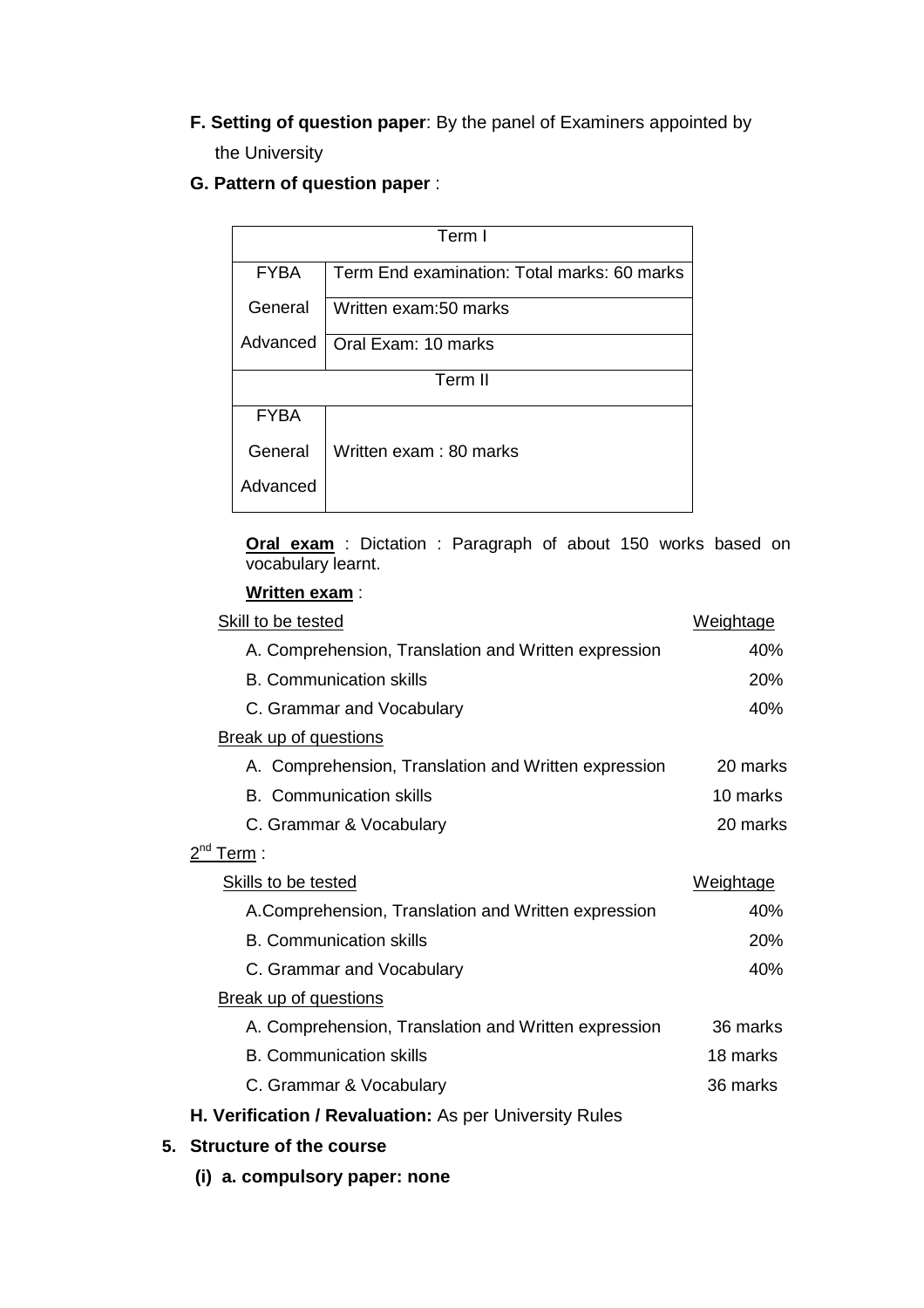# **b. optional paper: G 1 is an optional paper by nature**

# **(ii) Medium of instructions: French and English**

- **6. Equivalence subject / paper and transitory provision:** Not applicable
- **7. University terms:** As per University rules
- **8. Subject-wise detailed syllabus :**

1<sup>st</sup> Term

- A. Grammar : Reinforcement of grammar topics studied in H.S.C./ C.B.S.E./ I.C.S.E. Language course:
- Temps: présent, passé composé, passé récent, future proche, future,

imparfait. plus - que parfait, future antérieur

- Mode: Impératif conditionnel present, conditionnel passé
- Pronoms : relative, interrogatif, possessif, démonstrative.
- Adjectifs: qualificatifs, possessives, démonstratifs, interrogatifs.
- Adverbs
- Participles: passé et present

# **B. Communication skills**

- Reinforcement of basic communication skills learnt previously:
	- How to take or cancel an appointment
	- How give instructions on the telephone
	- How to make/accept compliments
	- How to write and sent an e-mail
	- How to buy a mobile phone
	- Any other relevant speech acts.
- C. Civilisation
	- Family
	- Gastronomy

# **D. Literature**

Poems : i) Pour toi mon amour :Jacques Prevert

ii) II pleure dans mon cœur : Paul Verlaine

Short story : i) Chez Vincent : Claire Roe

ii) Le Petit Prince : Antoine de Saint-Exupery

# $2^{nd}$  Term

# A. Grammar

- Temps: le Passé Simple, La Concordance des temps
- Mode: le subjonctif